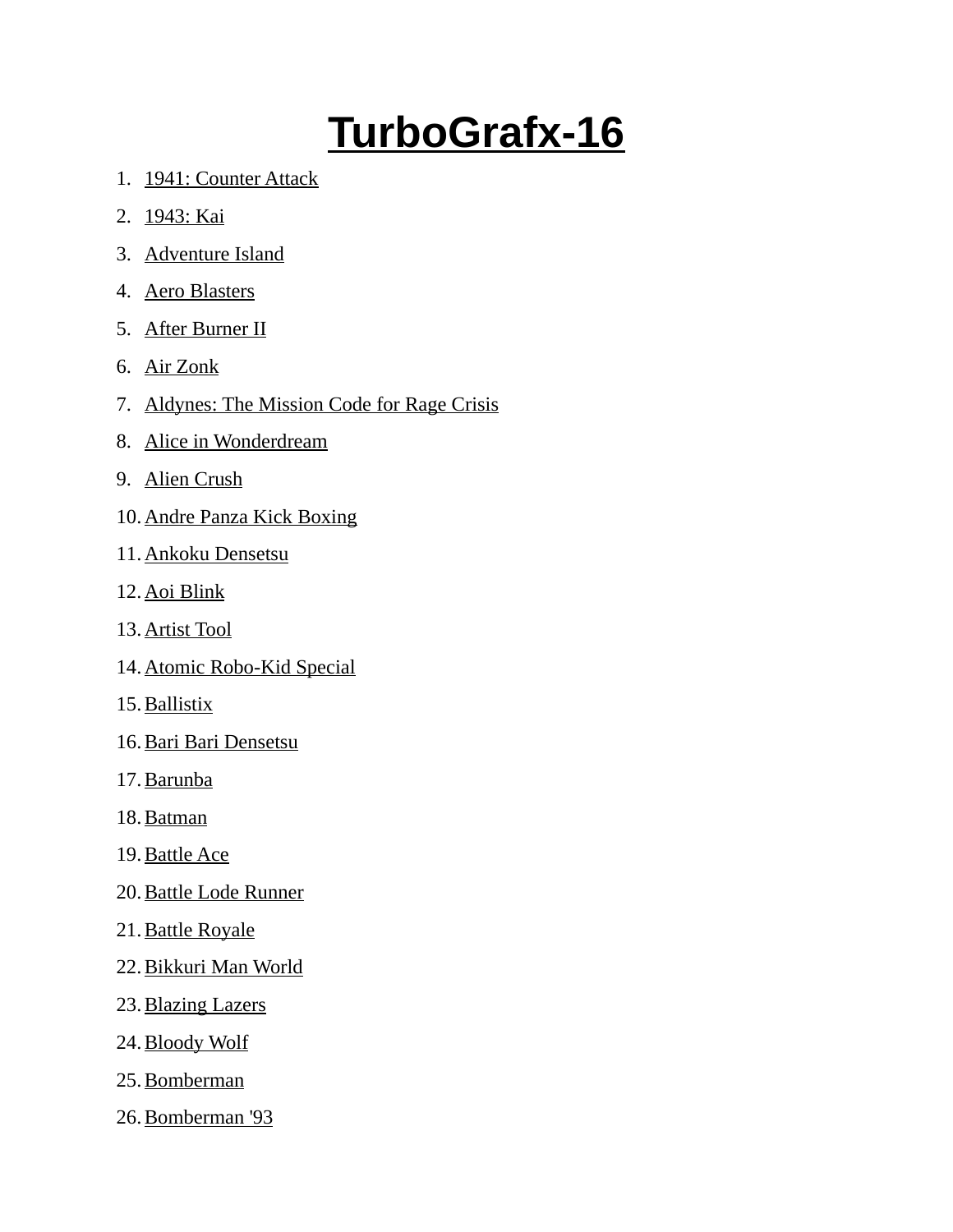- 27. Bomberman '93 Special
- 28. Bomberman '94
- 29. Bomberman: Users Battle
- 30. Bonk 3: Bonk's Big Adventure
- 31. Bonk's Adventure
- 32. Bonk's Revenge
- 33.Bouken Danshaku Don: The Lost Sunheart
- 34. Boxyboy
- 35. Bravoman
- 36. Break In
- 37. Bull Fight: Ring no Haja
- 38. Burning Angels
- 39. Champion Wrestler
- 40. Champions Forever Boxing
- 41. Chase H.Q.
- 42. Chew Man Fu
- 43. China Warrior
- 44. Chozetsu Rinjin Berabo Man
- 45. Circus Lido
- 46. City Hunter
- 47. Columns
- 48. Coryoon
- 49. Cratermaze
- 50. Cross Wiber: Cyber-Combat-Police
- 51. Cyber Cross
- 52. Cyber Dodge
- 53. Cyber-Core
- 54. DOWNLOAD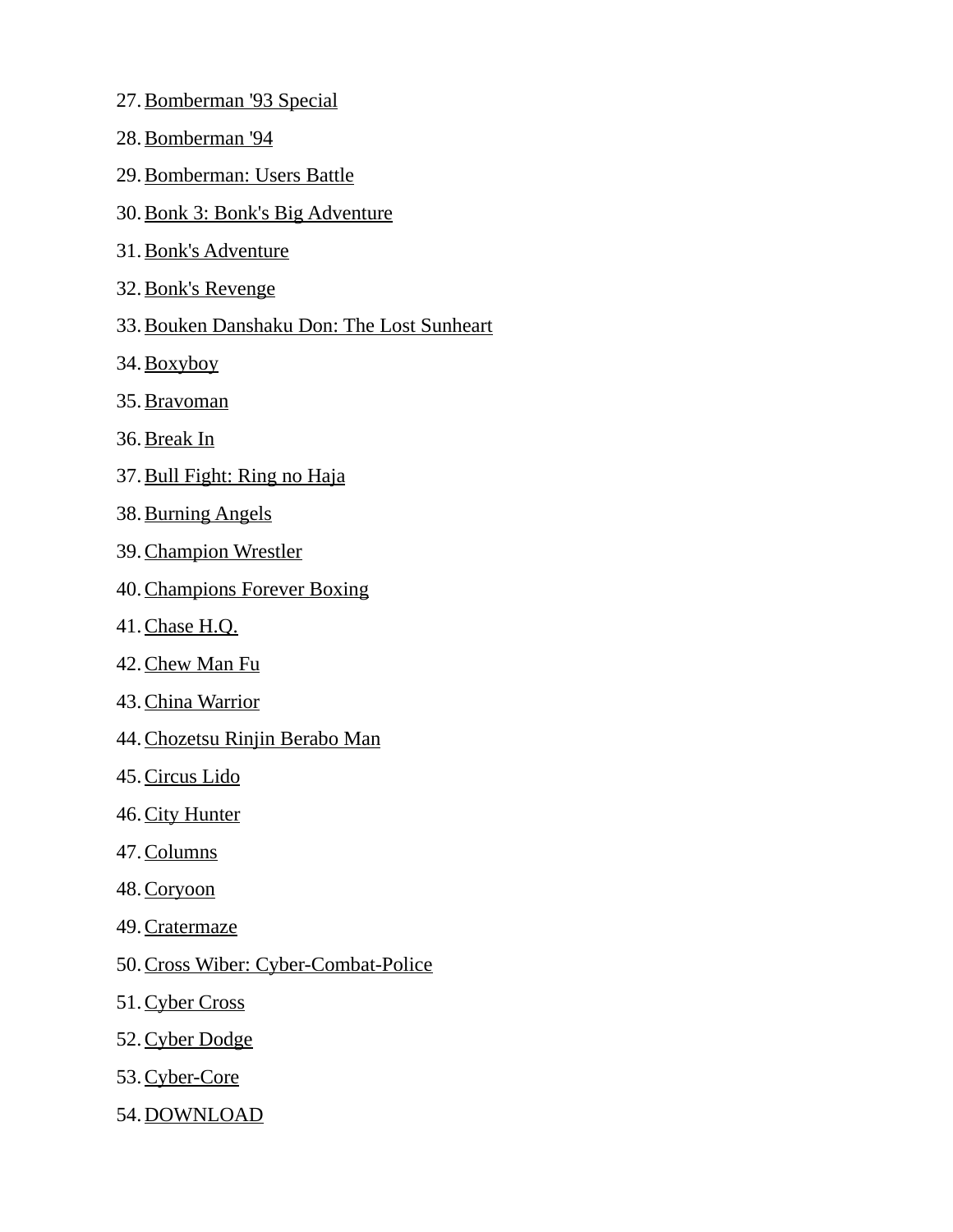- 55. Daisenpuu
- 56. Darius Alpha
- 57. Darius Plus
- 58. Darkwing Duck
- 59. Davis Cup Tennis
- 60. Dead Moon
- 61. Deep Blue
- 62. Detana!! TwinBee
- 63. Devil's Crush
- 64. Die Hard
- 65. Digital Champ
- 66. Don Doko Don
- 67.Doraemon: Nobita no Dorabian Night
- 68. Double Dungeons
- 69. Dragon Egg!
- 70. Dragon Saber
- 71. Dragon Spirit
- 72. Dragon's Curse
- 73. Drop Off
- 74. Drop Rock Hora Hora
- 75. Dungeon Explorer
- 76.Dungeons & Dragons: Order of the Griffon
- 77. F1 Circus
- 78. F1 Circus '91
- 79. F1 Circus '92
- 80. F1 Pilot
- 81. F1 Triple Battle
- 82. FINAL SOLDIER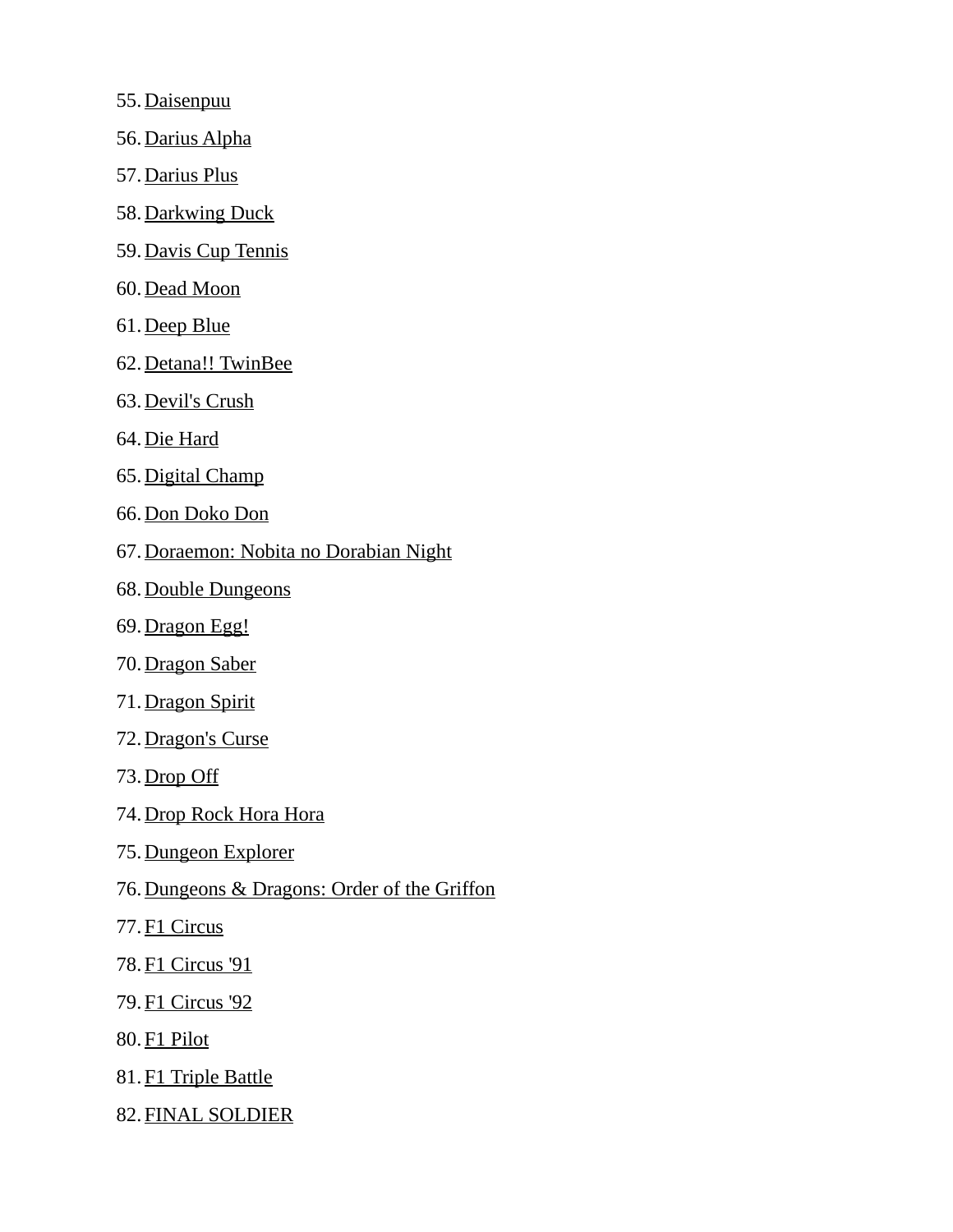83. Falcon

- 84. Fantasy Zone
- 85. Fighting Run
- 86. Final Blaster
- 87. Final Match Tennis
- 88. Final Soldier: Special Version
- 89. Fire Pro Wrestling 2: 2nd Bout
- 90. Fire Pro Wrestling 3: Legend Bout
- 91. Fire Pro Wrestling: Combination Tag
- 92. Formation Armed F
- 93. Formation Soccer On J. League
- 94. Formation Soccer: Human Cup '90
- 95. Galaga '90
- 96. Gekibo: Gekisha Boy
- 97. Genji Tsuushin Agedama
- 98. Genpei Touma Den Kannoni
- 99. GenpeiI Toumaden
- 100. Ghost Manor
- 101. Gokuraku! Chuka Taisen
- 102. Gomola Speed
- 103. Gradius
- 104. Gunboat
- 105. Gunhed: Taikai
- 106. Hana Taaka Daka!
- 107. Hanii on the Road
- 108. Hatris
- 109. Heavy Unit
- 110. Hit the Ice: The Official Video Hockey League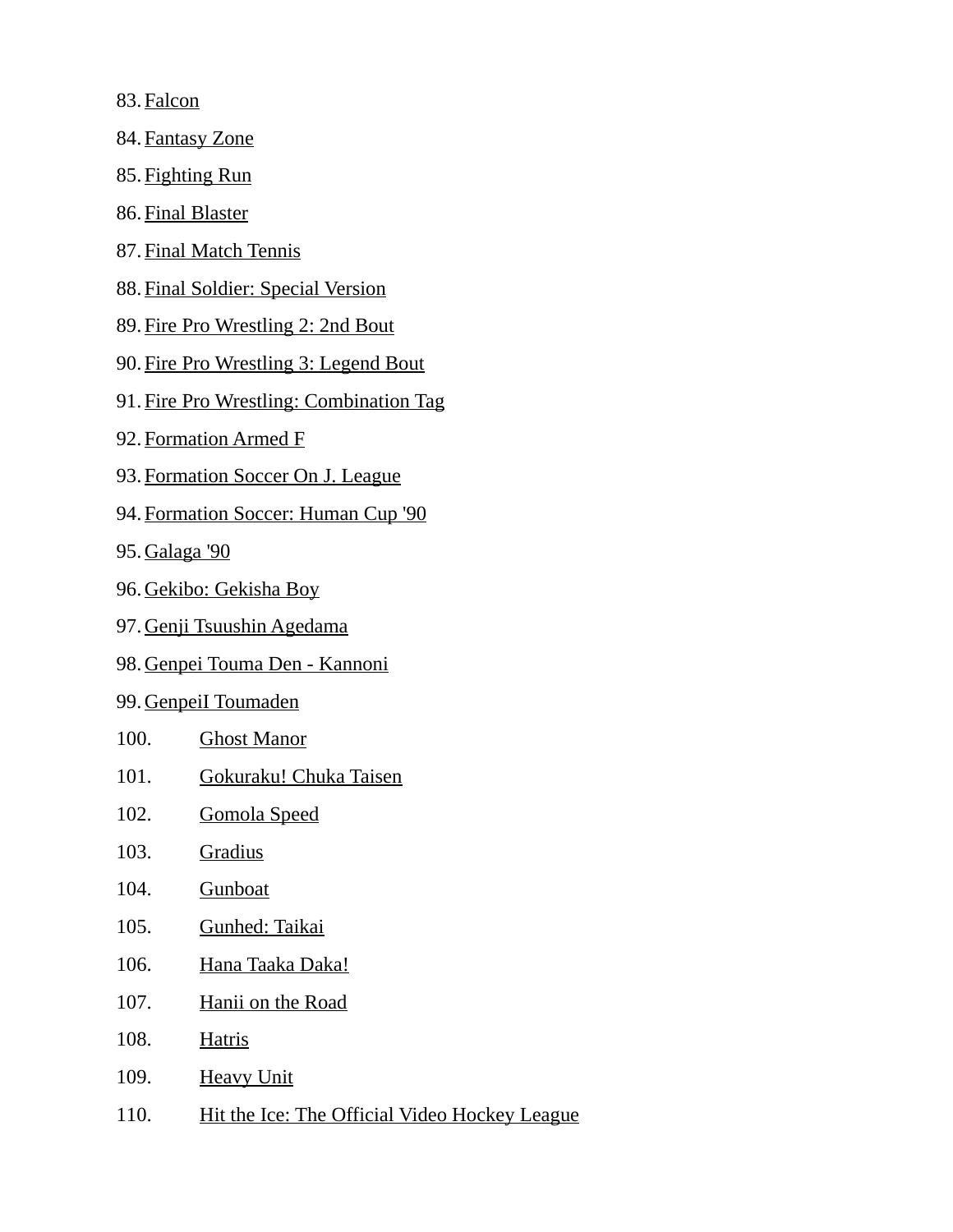| 111. | <b>Image Fight</b>                                                |
|------|-------------------------------------------------------------------|
| 112. | <b>Impossamole</b>                                                |
| 113. | J. League Greatest Eleven Soccer                                  |
| 114. | <u>J.J. &amp; Jeff</u>                                            |
| 115. | <b>Jack Nicklaus Greatest 18 Holes of Major Championship Golf</b> |
| 116. | Jack Nicklaus Turbo Golf                                          |
| 117. | <b>Jackie Chan's Action Kung Fu</b>                               |
| 118. | Jigoku Meguri                                                     |
| 119. | Jinmu Denshou Yaksa                                               |
| 120. | <b>Juuouki</b>                                                    |
| 121. | Kato Chan & Ken Chan                                              |
| 122. | Keith Courage in Alpha Zones                                      |
| 123. | <b>Kick Ball</b>                                                  |
| 124. | Kiki Kaikai                                                       |
| 125. | <b>King Of Casino</b>                                             |
| 126. | Klax                                                              |
| 127. | <b>Knight Rider Special</b>                                       |
| 128. | <u>Kore ga Pro Yakyuu '89</u>                                     |
| 129. | <u>Kore ga Pro Yakyuu '90</u>                                     |
| 130. | Kyuukyoku Tiger                                                   |
| 131. | <b>Legendary Axe II</b>                                           |
| 132. | <b>Lode Runner</b>                                                |
| 133. | <b>MASHIN EIYUDEN WATARU</b>                                      |
| 134. | <b>MOTO ROADER II</b>                                             |
| 135. | <b>Magical Chase</b>                                              |
| 136. | <b>Makai Prince Dorabochan</b>                                    |
| 137. | <b>Marchen Maze</b>                                               |
| 138. | <b>Mesopotamia</b>                                                |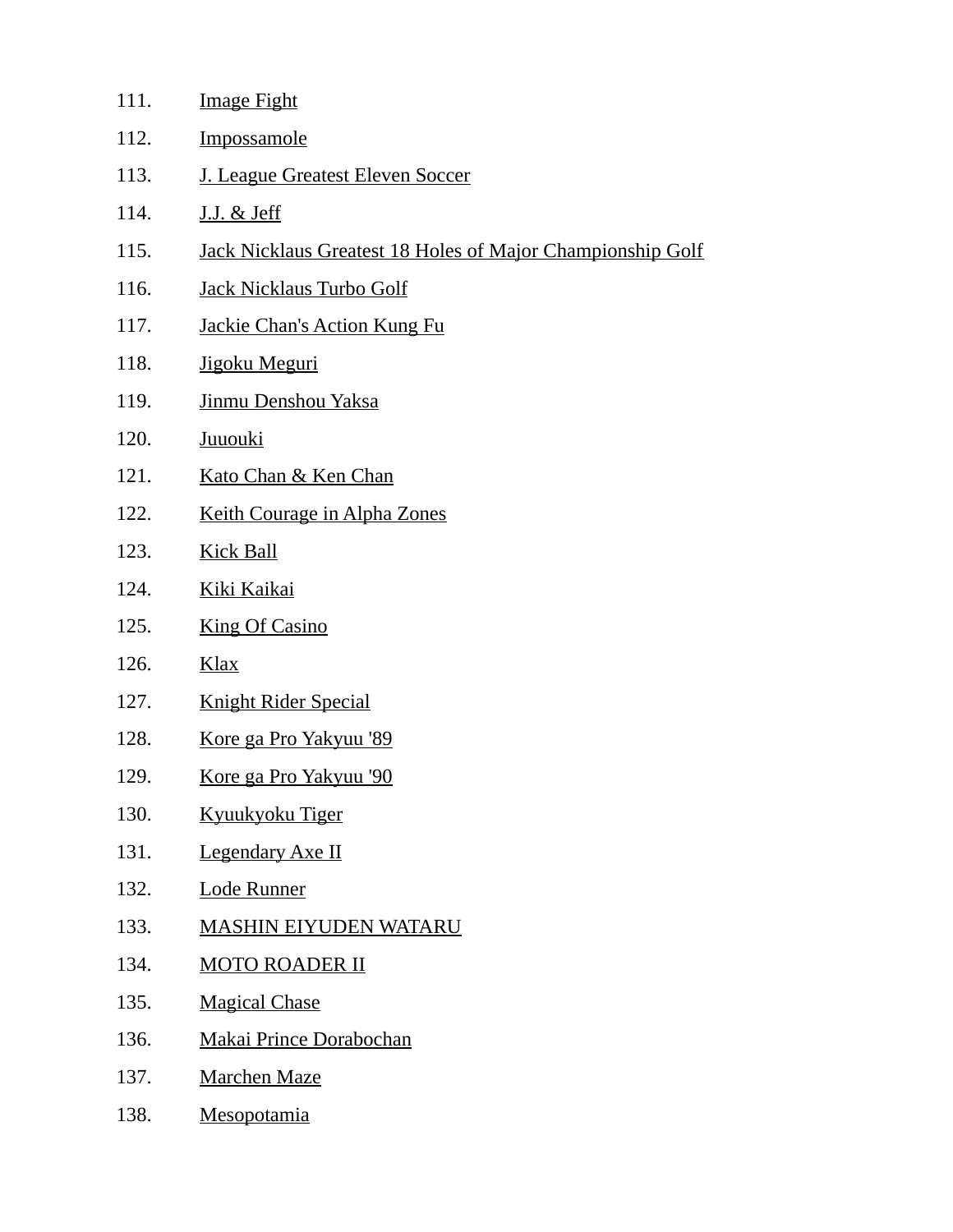| 139. | <b>Metal Stoker</b>                                  |
|------|------------------------------------------------------|
| 140. | <b>Military Madness</b>                              |
| 141. | Mizubaku Daibouken                                   |
| 142. | <b>Momotarou Katsugeki</b>                           |
| 143. | <b>Moto Roader</b>                                   |
| 144. | Mr. Heli                                             |
| 145. | <b>NAXAT OPEN</b>                                    |
| 146. | <b>Naxat Stadium</b>                                 |
| 147. | <u>Nekketsu Koukou Dodgeball Bu: PC Bangai hen</u>   |
| 148. | Nekketsu Koukou Dodgeball Bu: PC Soccer Hen          |
| 149. | <b>Neutopia</b>                                      |
| 150. | Neutopia II                                          |
| 151. | <b>Night Creatures</b>                               |
| 152. | Ninja Ryuukenden                                     |
| 153. | Ninja Spirit                                         |
| 154. | <b>Ninja Warriors</b>                                |
| 155. | <b>OVERRIDE</b>                                      |
| 156. | <b>Operation Wolf</b>                                |
| 157. | <u>Ordyne</u>                                        |
| 158. | <u>Outrun</u>                                        |
| 159. | <b>P47 - The Freedom Fighter</b>                     |
| 160. | Pac-Land                                             |
| 161. | Paranoia                                             |
| 162. | <b>Parasol Stars: The Story of Bubble Bobble III</b> |
| 163. | <u> Parodius Da! - Shinwa Kara Owarai He</u>         |
| 164. | Populous                                             |
| 165. | <b>Power Drift</b>                                   |
| 166. | Power Eleven                                         |
|      |                                                      |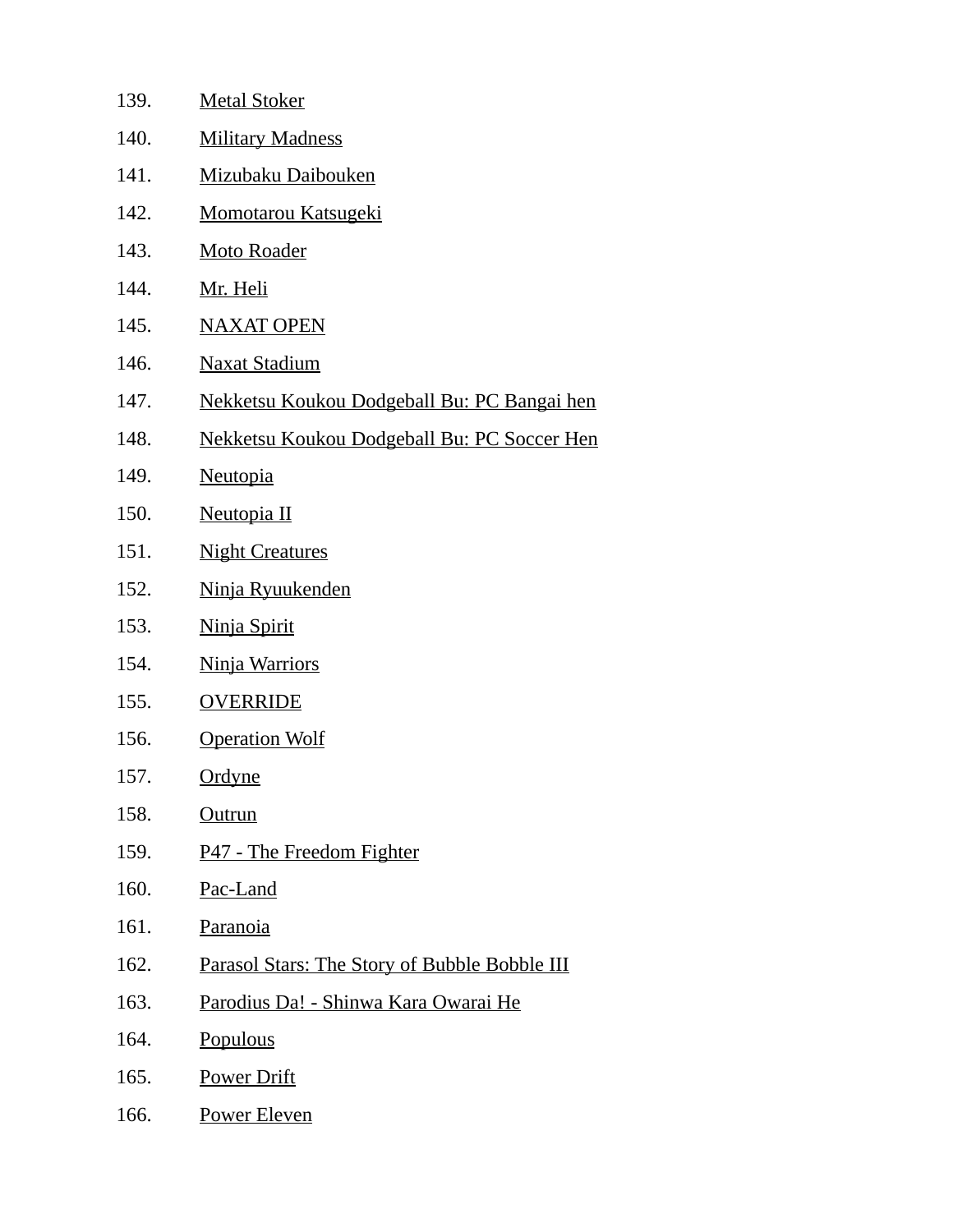| 167. | <b>Power Gate</b>              |
|------|--------------------------------|
| 168. | <u>Power Golf</u>              |
| 169. | <b>Power League</b>            |
| 170. | Power League '93               |
| 171. | Power League II                |
| 172. | <b>Power League III</b>        |
| 173. | Power League IV                |
| 174. | <b>Power League V</b>          |
| 175. | <b>Power Sports</b>            |
| 176. | <b>Power Tennis</b>            |
| 177. | <b>Pro Tennis: World Court</b> |
| 178. | Pro Yakyuu World Stadium '91   |
| 179. | <b>Psycho Chaser</b>           |
| 180. | Psychosis                      |
| 181. | <b>Puzzle Boy</b>              |
| 182. | Puzznic                        |
| 183. | R-Type                         |
| 184. | R-Type II                      |
| 185. | <u> Rabio Lepus Special</u>    |
| 186. | <b>Racing Damashii</b>         |
| 187. | <u>Raiden</u>                  |
| 188. | <u>Rastan Saga II</u>          |
| 189. | <b>Rock On</b>                 |
| 190. | <b>SAINT DRAGON</b>            |
| 191. | <b>Salamander</b>              |
| 192. | <b>Samurai Ghost</b>           |
| 193. | <u>Shinobi</u>                 |
| 194. | <b>Shiryou Sensen</b>          |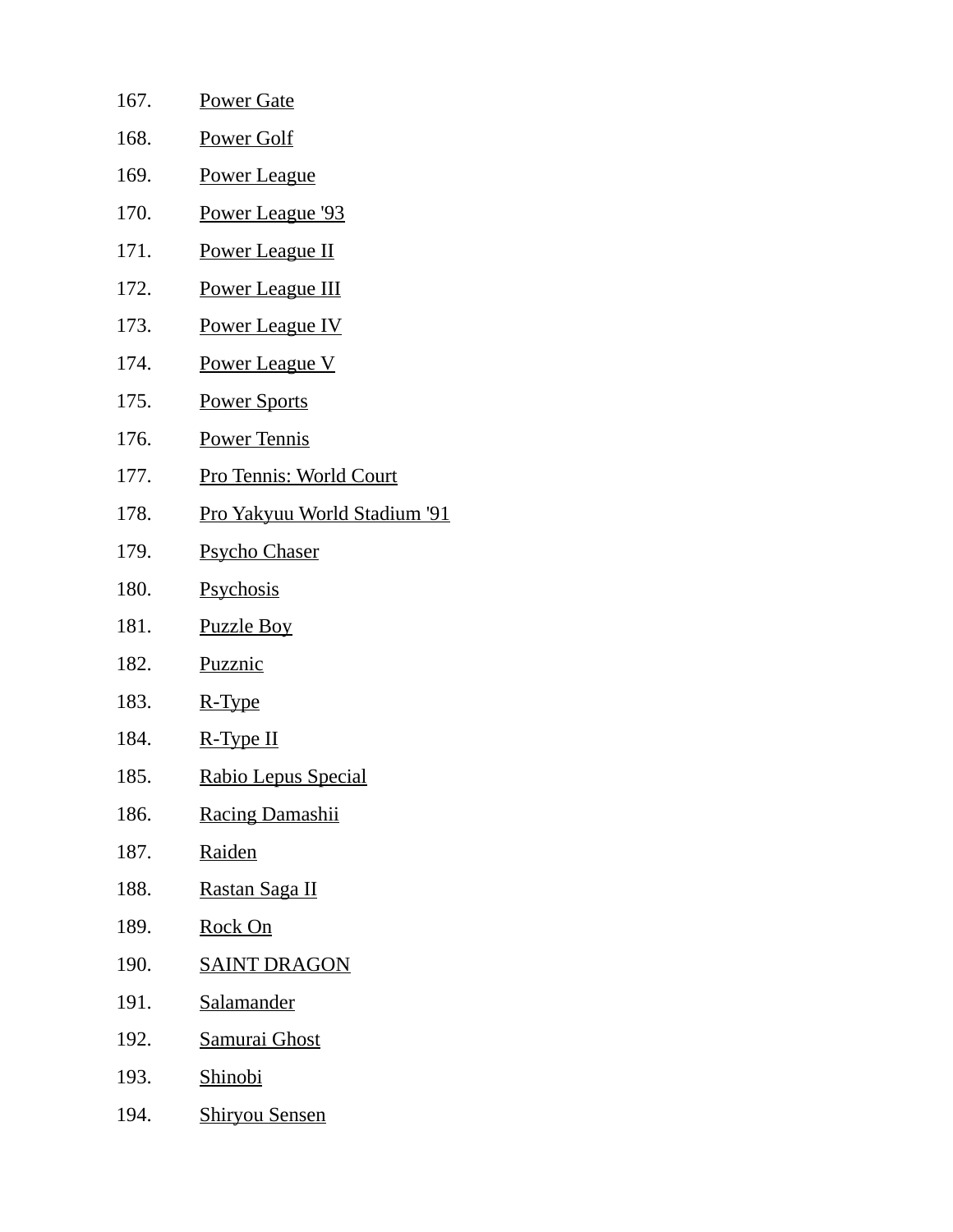| 195. | Shockman                                    |
|------|---------------------------------------------|
| 196. | <u> Side Arms: Hyper Dyne</u>               |
| 197. | <b>Silent Debuggers</b>                     |
| 198. | <b>Sinistron</b>                            |
| 199. | <b>Skweek</b>                               |
| 200. | Sokoban World                               |
| 201. | <b>Soldier Blade</b>                        |
| 202. | <b>Soldier Blade Special: Caravan Stage</b> |
| 203. | <b>Somer Assault</b>                        |
| 204. | <b>Sonic Spike</b>                          |
| 205. | <b>Space Harrier</b>                        |
| 206. | Space Invaders: Fukkatsu no Hi              |
| 207. | <b>Special Criminal Investigation</b>       |
| 208. | <b>Spin Pair</b>                            |
| 209. | Splatterhouse                               |
| 210. | <b>Stratego</b>                             |
| 211. | <b>Street Fighter II: Champion Edition</b>  |
| 212. | <b>Super Mario Bros.</b>                    |
| 213. | <b>Super Metal Crusher</b>                  |
| 214. | <b>Super Star Soldier</b>                   |
| 215. | <b>Super Volleyball</b>                     |
| 216. | <b>TERRA CRESTA II</b>                      |
| 217. | <b>THE KUNG FU</b>                          |
| 218. | TOSHI TENSO KEIKAKU ETERNAL CI              |
| 219. | <b>TV Sports Basketball</b>                 |
| 220. | <b>TV Sports Football</b>                   |
| 221. | <b>TV Sports Hockey</b>                     |
| 222. | Takahashi Meijin No Shin Bouken Jima        |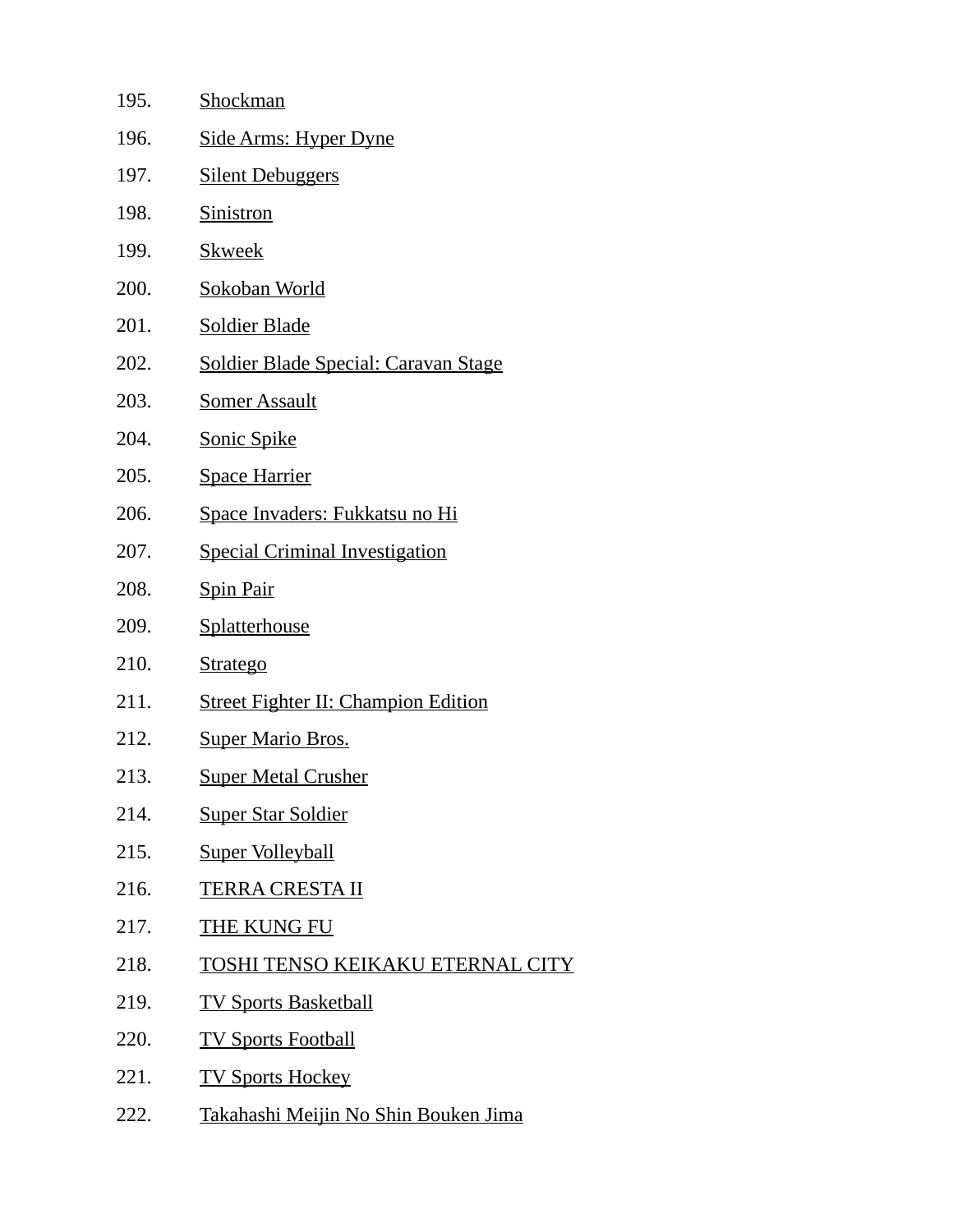| 223. | <b>Takin' it to the Hoop</b>       |
|------|------------------------------------|
| 224. | <u>TaleSpin</u>                    |
| 225. | <b>Tatsujin</b>                    |
| 226. | <b>The Legendary Axe</b>           |
| 227. | <b>The New Zealand Story</b>       |
| 228. | <b>Thunder Blade</b>               |
| 229. | <b>Tiger Road</b>                  |
| 230. | <b>Time Cruise</b>                 |
| 231. | <b>Time Cruise II</b>              |
| 232. | <b>Timeball</b>                    |
| 233. | <b>Titan</b>                       |
| 234. | <b>Toy Shop Boys</b>               |
| 235. | <b>Tricky Kick</b>                 |
| 236. | <b>Turrican</b>                    |
| 237. | <b>Usa Pro Basketball</b>          |
| 238. | Valkyrie no Densetsu               |
| 239. | <b>Veigues Tactical Gladiator</b>  |
| 240. | <b>Victory Run</b>                 |
| 241. | <u>Vigilante</u>                   |
| 242. | <u>Violent Soldier</u>             |
| 243. | <u>Volfied</u>                     |
| 244. | <b>W RING</b>                      |
| 245. | <b>Winning Shot</b>                |
| 246. | <u>Wonder Momo</u>                 |
| 247. | <b>World Class Baseball</b>        |
| 248. | <b>World Sports Competition</b>    |
| 249. | <u> Xevious: Fardraut Densetsu</u> |
| 250. | <u>Yo, Bro</u>                     |